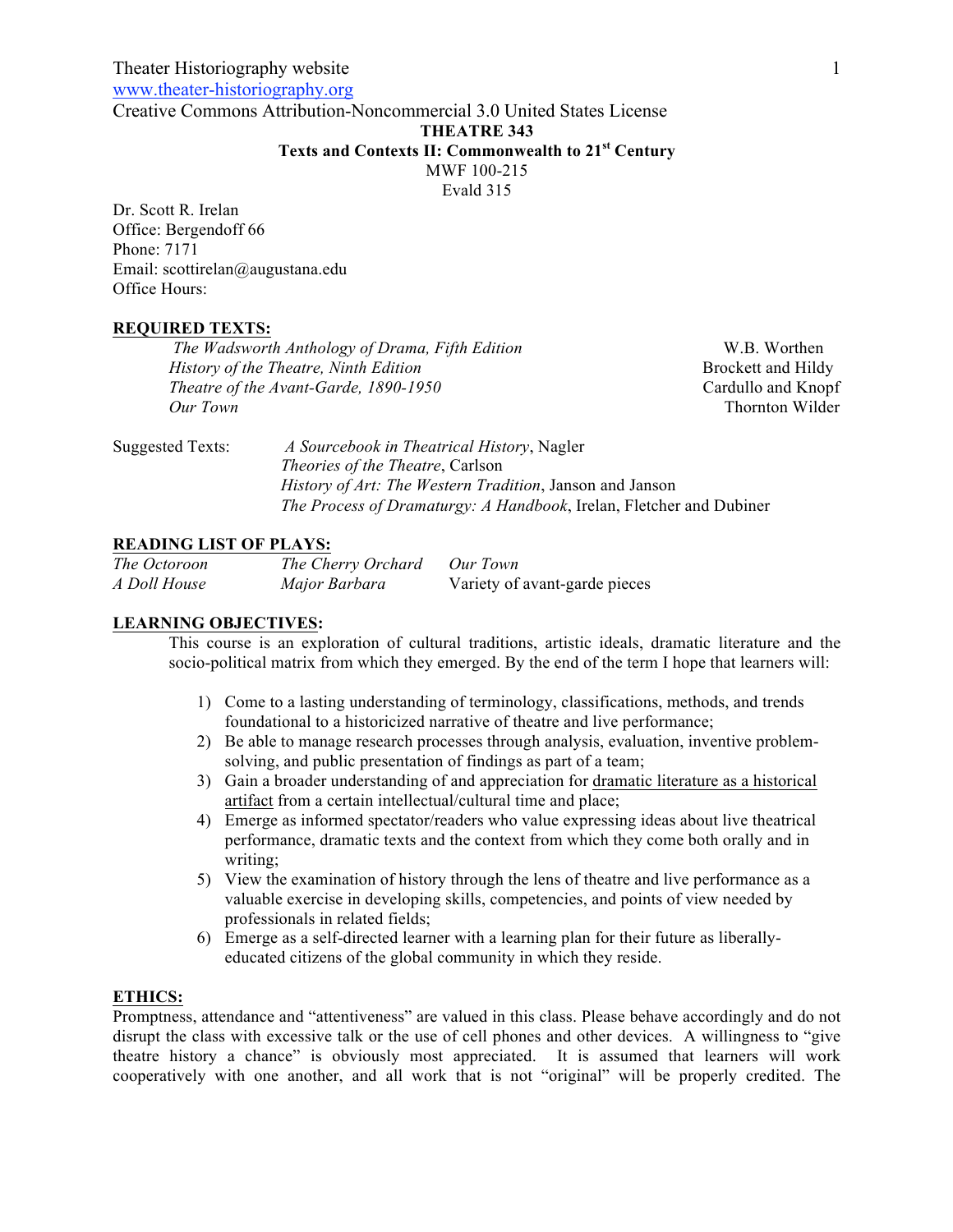# www.theater-historiography.org

Creative Commons Attribution-Noncommercial 3.0 United States License

Augustana College Honor Code can be found at the following site http://www.augustana.edu /library/Services /AcademicIntegrity.html.

**A Few Words About Academic Integrity\*:** Your name on any written or spoken exercise (i.e. quizzes, exams, papers, project reports, journals, speeches) constitutes a statement that the work is the result of your own thought and study, stated in your own words, and produced without the unauthorized assistance of others, except where you have clearly indicated otherwise. The most common form of academic dishonesty is often described as "plagiarism", that is, presenting someone else's words or ideas as your own. Examples of plagiarism include, but are not limited to:

- turning in a rewritten copy of a paper that someone else has written;
- turning in a paper that was posted on the Internet;
- quoting as few as two or three words without indicating that you are quoting them when those words represent an author's unique or original insight;
- copying text from the Internet;
- using words, numbers or ideas which are not your own without indicating where you got them; or, using the same pattern of organization for sentences, paragraphs, pages or chapters as someone else without citing that person.

\*from "*AGES Statement on Academic Integrity for Liberal Studies Courses*"

## **FEEDBACK AND ASSESSMENT:**

- Preparation and Collaboration: ...is vital to our success this term. Please be in class, be on time to each learning session, and come prepared with questions or concerns to pose.
- Point Breakdown:
	- o Four (4) Critical Connection Writing Engagements@5 points each=**20 points**
	- o One(1) Sights and Sounds Presentation@35 points each=**35 points**
	- o Attend *Our Town* and a complete performance response=**75 points**
	- o Two (2) Assessments@ 40 points each=**80 points**
	- o One (1) Manifesto or Mission Statement@20 points=**20 points**
	- o One (1) Learning Plan@20 points=**20 points**

#### **TOTAL POSSIBLE POINTS = 250**

#### **FEEDBACK and ASSESSMENT SCALE:**

| 250     | $A+$  |
|---------|-------|
| 249-237 | A     |
| 236-227 | $A -$ |
| 226-219 | $B+$  |
| 218-212 | B     |
| 211-200 | $B -$ |
| 199-187 | $C+$  |
| 186-180 | C-    |
| 179-172 | C     |
| 171-149 | D     |
| 148-0   | F     |
|         |       |

- A+, A, A- indicate **excellent** work that supersedes given requirements and expectations
- B+, B, B- indicate **good** work that meets the given requirements and expectations
- C+, C, C- indicate **fair** work that needs improvement to meet given requirements and expectations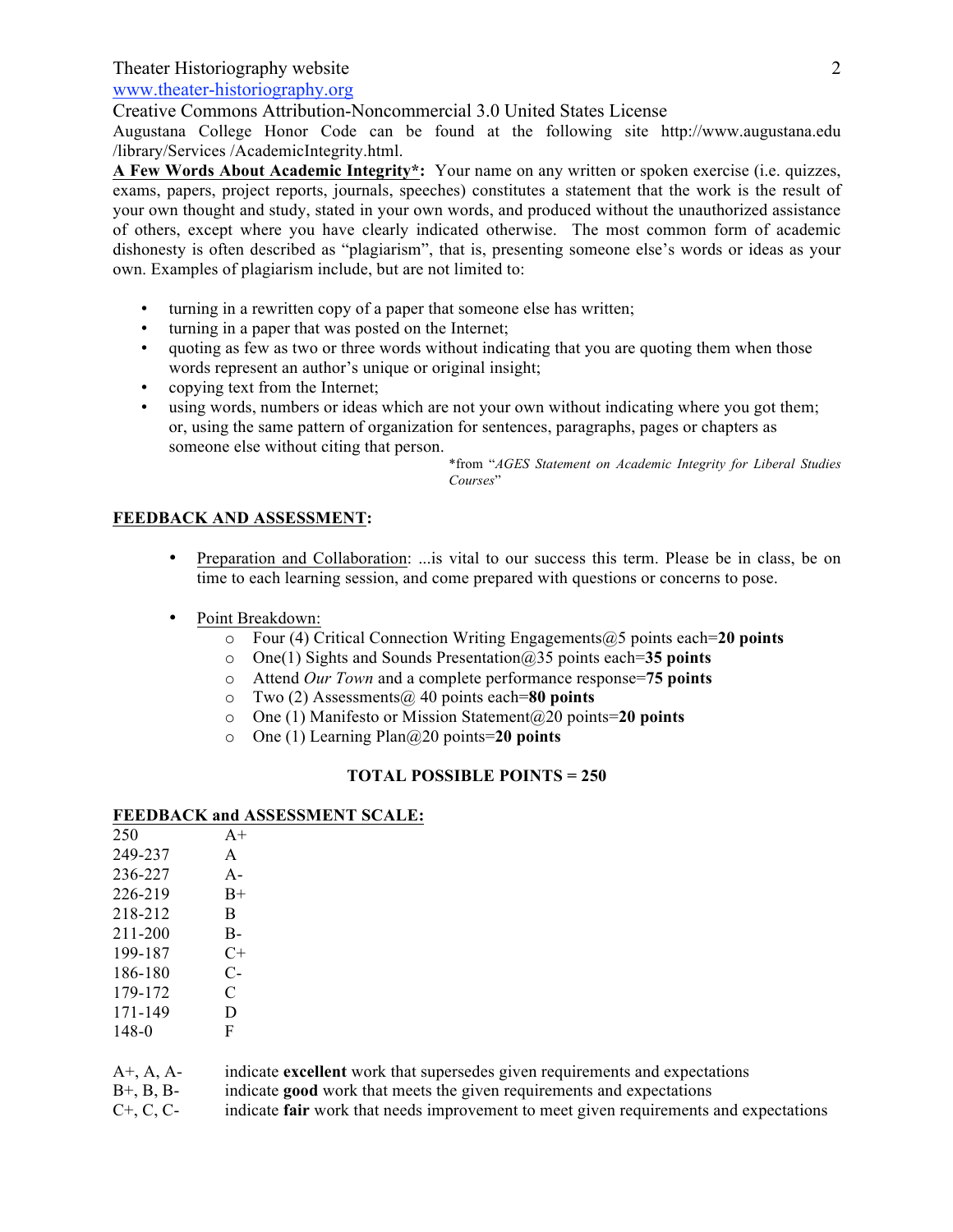www.theater-historiography.org

Creative Commons Attribution-Noncommercial 3.0 United States License

- D indicates **poor** work
- F indicates failure without privilege of re-examination

# **\*\*You cannot earn an "A" in the course if you have not completed all assignments regardless of your final point value\*\***

# Critical Connection Writing Engagements

This is a concise, informed and ORIGINAL essay of 300-500 words due at the beginning of class on the discussion day as indicated on the course calendar. The purpose of this engagement is for you to find staging conventions talked about in Brockett and Hildy (as well as in our discussions) within the play text at hand. For example, if Realism is staged in localized space, then when reading *The Cherry Orchard* I note how the stage direction indicates this, using direct quotations from both the history text and the play text to identify and support my argument.

#### Sights and Sounds Facilitations

This collaborative act is meant to give us a good idea of the sights and sounds surrounding the avantgarde tradition we are covering during any given session. DO NOT address theatre in any way. **The facilitations will require reading and preparation beyond that listed on the course calendar.** You will be expected to provide at least fifty-five minutes worth of engagement for the session. You are limited to eight (8) PPT slides (of which one must be your Works Cited [MLA]). You must bring in at least three visual art images, three (short) pieces of period music to play for us and three pieces of vital information about the theorist(s)/movement at hand. A one page (only) summary handout for each member of the class is required in order for all cohort members to receive credit. It can be double-sided if need be. Remember, it is not the quantity of information you collect but the quality.

#### Performance Response Engagement

This exercise requires that you attend *Our Town* and write a response to the given prompt (forthcoming). All essays must be typed in either Times New Roman 12 pt. font or Courier 10 pt. font, using 1" margins. You are encouraged to double side your printed work. The opening and closing information must be in accordance with the *Theatre Journal* performance response guidelines. Look at the three most recent editions of the journal for examples. You can find them archived within the *Project Muse* online database. This essay emulates the process that theatre and performance scholars engage in before the *Theatre Journal* review editor steps in with stylistic influence. *I will not accept responses after the class period it is due. If you cannot make it on that day, then you must arrange for the essay to arrive regardless.*  **You are responsible for purchasing your ticket in a timely manner.** 

## Manifesto or Mission Statement

Assume you are creating your own "ISM", starting a performance company, trying to affect change with live performance, or something similar, and create a full-fledged manifesto similar to those we have read this term or draft a mission statement proposal with your objective, an outline of methods and your agenda (see below). I must be able to glean the philosophical bent of your new "ISM" etcetera from the material you generate and turn in to me. This should be a minimum of 1500 words (plus or minus 10%). However, you can blend a variety of media when drafting a manifesto depending on the theoretical/philosophical foundation of your movement.

**Manifesto:** Artistic policy statement that must not only express "best practices" but also state how these would manifest themselves in live performance. You must be clear and concise in your thoughts, which is harder than it may first appear.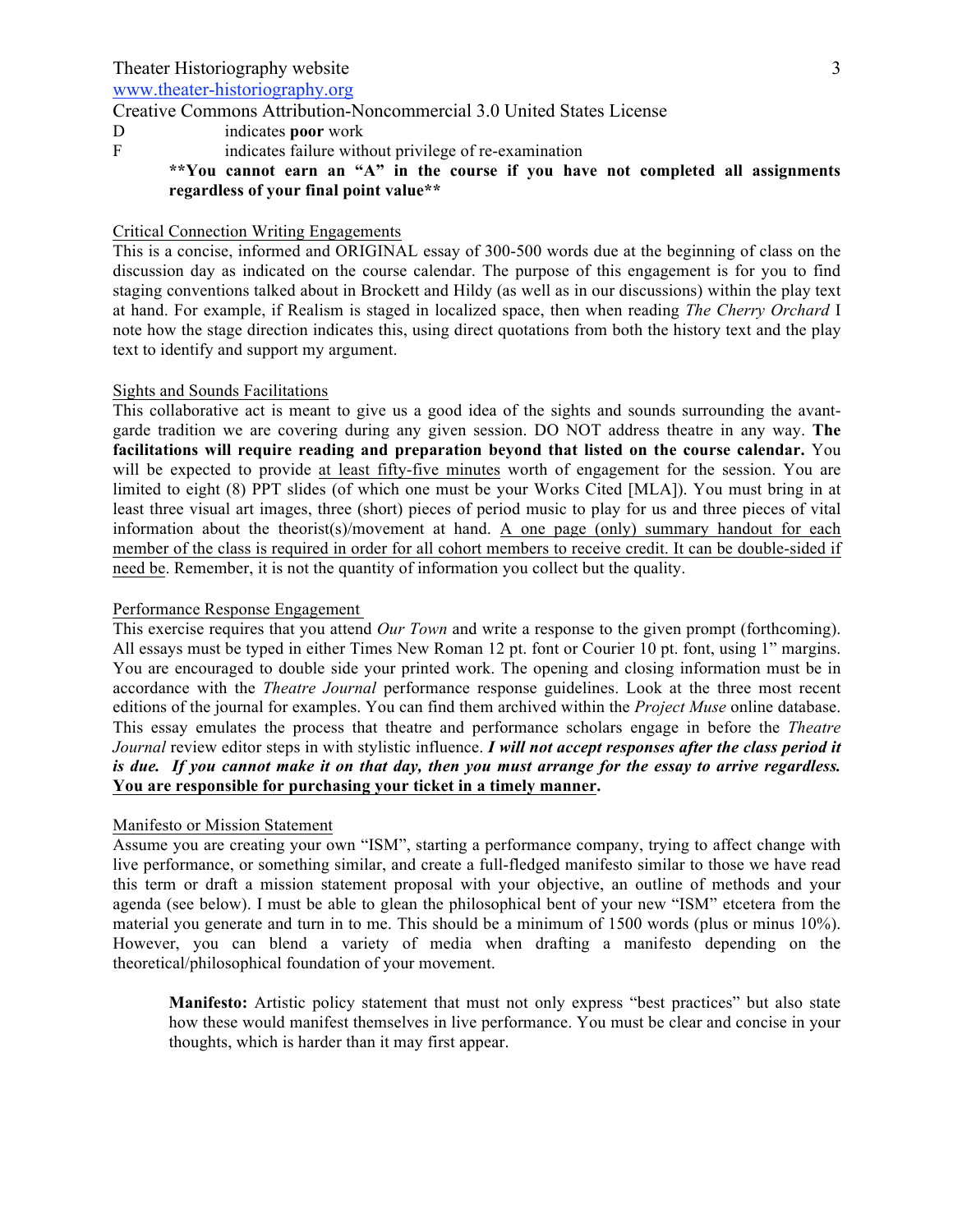www.theater-historiography.org

Creative Commons Attribution-Noncommercial 3.0 United States License

**Mission Statement:** One sentence expressing company's purpose with additional sentences supporting this thesis statement. Follow this with an agenda, organizational chart, time-line, and other supporting documents that address "*How* will you accomplish the mission?"

Must haves:

- 1) Clear Objectives
- 2) Clear and concise description
- 3) Originality (not too reliant on an ISM we studied or that is currently in use)
- 4) Internal logic (Does the material argue for a specific POV? Is there any contradiction? Does the author countermand any opposing POVs?)
- 5) Realization of ideals expressed (Does the author specifically address HOW these assertions COULD be put into practice?)
- 6) Is the document publication ready in a professional or academic journal?

# Pop Quiz Proviso

It is presumed that you are attending to all of the readings in preparation for each learning session. If I sense this not to be the case on a consistent basis, then I reserve the right to introduce an unannounced reading quiz.

## **COURSE CALENDAR EXPLORATION 1: In the beginning…**

| M 7 March  | <b>Getting Started</b>                                                                                                                                                     |
|------------|----------------------------------------------------------------------------------------------------------------------------------------------------------------------------|
| W 9 March  | Looking Back, Moving Forward: A Review<br>READ: Worthen 373-86                                                                                                             |
| F 11 March | The Restoration: From Tennis Court to Playhouse<br>READ: B&H Chapter 9                                                                                                     |
| M 14 March | The Restoration (continued)                                                                                                                                                |
| W 16 March | Enlightenment England                                                                                                                                                      |
| F 18 March | Enlightenment England (continued)                                                                                                                                          |
| M 21 March | The Romantic Impulse<br>READ: B&H Chapter 12                                                                                                                               |
| W 23 March | Information Literacy Session One: Author and Text Research<br><b>Meet in Library</b>                                                                                       |
| F 25 March | The Well Made Play structure and 19 <sup>th</sup> C Melodrama<br><b>READ:</b> Worthen "Aside: Melodrama" and <i>The Octoroon</i><br><b>Critical Connection Writing Due</b> |
| M 28 March | Developments Prompting Realism<br>READ: B&H Chapter 16                                                                                                                     |
| W 30 March | Information Literacy Session Two: Visual and Aural Research                                                                                                                |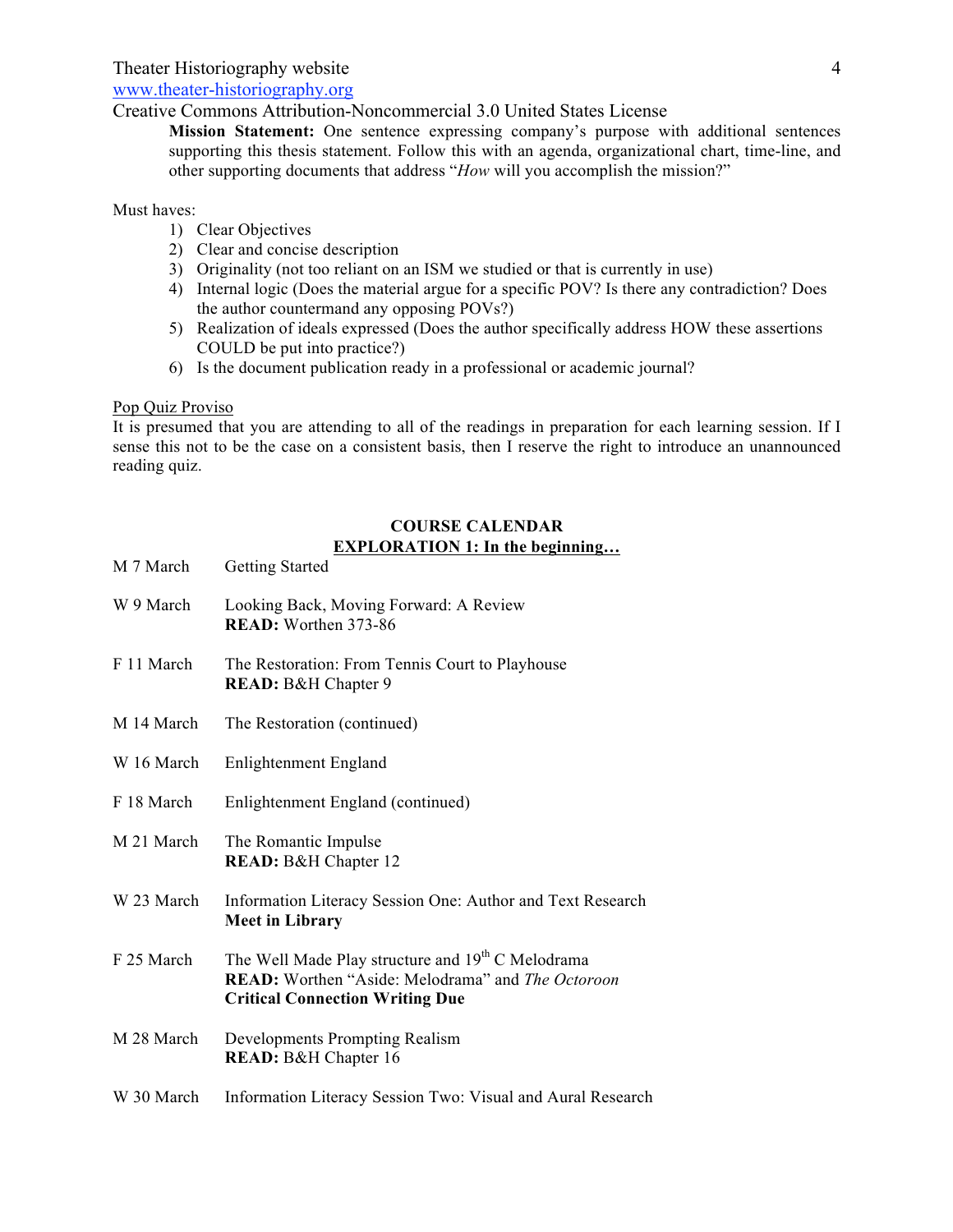www.theater-historiography.org

# Creative Commons Attribution-Noncommercial 3.0 United States License **Meet in Library**

| F 1 April  | Developments Prompting Realism continued                                                                  |
|------------|-----------------------------------------------------------------------------------------------------------|
| M 4 April  | Ibsen's Brand of Realism<br><b>READ:</b> A Doll House<br><b>Critical Connection Writing Due</b>           |
| W 6 April  | Chekov's Brand of Realism<br><b>READ:</b> The Cherry Orchard<br><b>Critical Connection Writing Due</b>    |
| F 8 April  | Shaw's Brand of Realism                                                                                   |
| M 11 April | Shaw's Brand of Realism continued<br><b>READ:</b> Major Barbara<br><b>Critical Connection Writing Due</b> |
| W 13 April | Assessment One Review session                                                                             |
| F 15 April | Assessment One                                                                                            |
| M 18 April | Realism vs. non-Realism: The ISMs<br><b>READ:</b> Our Town                                                |
| W 20 April | Sights and Sounds of Symbolism<br>READ: B&H 409-414                                                       |
|            | F April 22-Monday April 25 off                                                                            |
| T 26 April | Franco-Russian Symbolism<br><b>READ: C&amp;K 41-61</b>                                                    |
| W 27 April | Sights and Sounds of German Expressionism<br>READ: B&H 416-9 and 432-8                                    |
| F 29 April | German Expressionism<br><b>READ: C&amp;K 207-60</b>                                                       |
|            | [Go see <i>Our Town</i> ]                                                                                 |
| M 2 May    | Sights and Sounds of Italian Futurism<br><b>READ: B&amp;H 444-6</b>                                       |
| W 4 May    | Italian Futurism<br><b>READ: C&amp;K 187-206</b>                                                          |
| F 6 May    | Manifesto Workday                                                                                         |
|            |                                                                                                           |